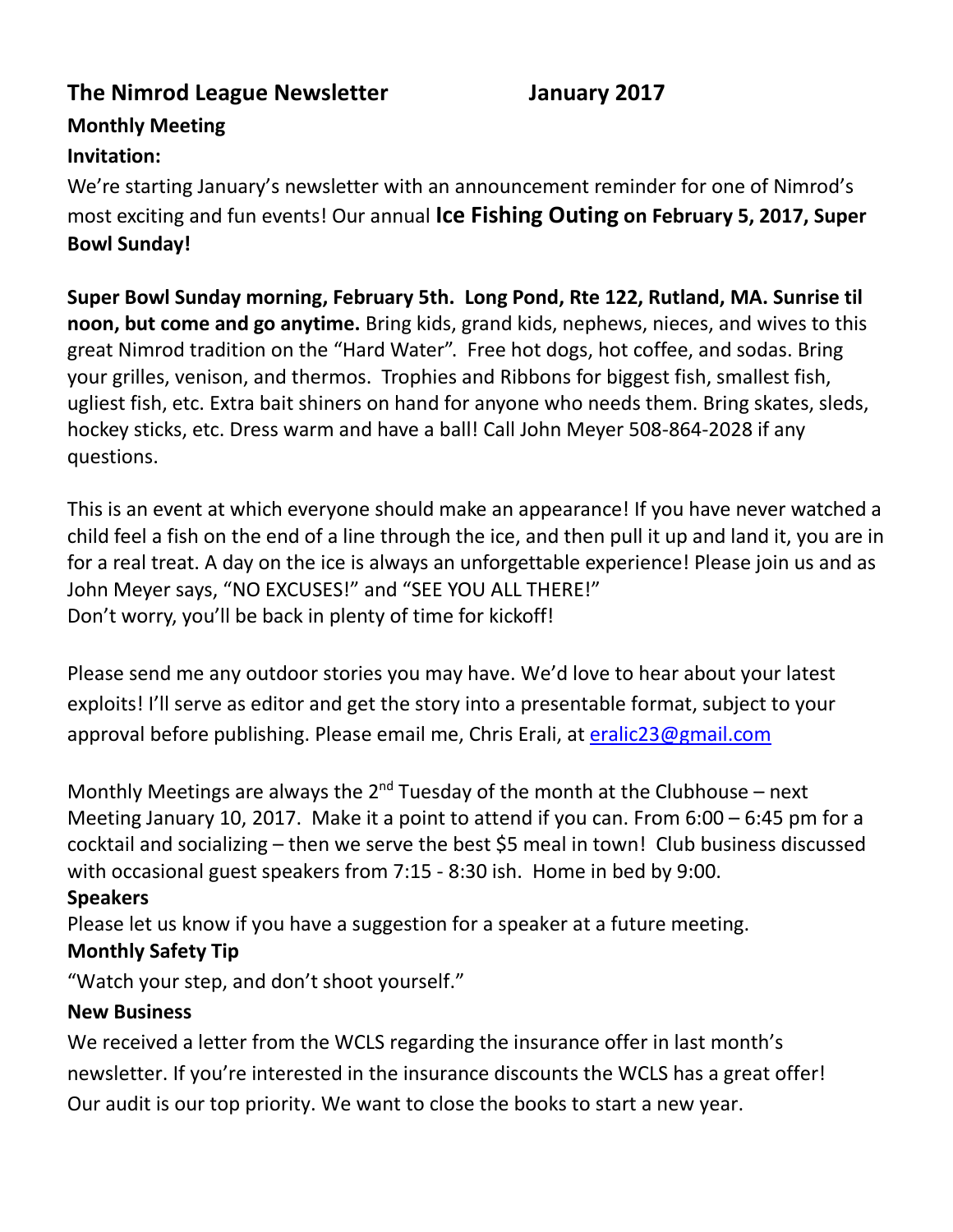Including our newsletter in the WCLS monthly print newsletter was discussed. Issues of cost and the dates of our Eboard meetings not matching the publishing date were brought up. Finally, the timing of our budget proposals was raised. Our audit and the new year increases the urgency in this matter.

# **Membership**

Our membership is growing larger monthly! The Board accepted the following people as candidates for membership with a vote scheduled at the next general meeting: Chris Lennon, Kyle Skagerlund, Devon Parkhurst, Michael Doucette, Oliver Taylor, Nick Haddad, Timothy Stalmok, Grace Fitzpatrick-Schmidt, and Paula Fitzpatrick.

## **Board of Trustees**

A date for the audit is forthcoming, as soon as Chris Craigue can find a date amenable to all the people involved. Pat Orrell was elected to the board. Congratulations, Pat!

# **Trap/Skeet**

Trap and Skeet were cancelled on the 26<sup>th</sup> due to the snowstorm. Thursday nights have been quiet. Consequently, it was decided not to open the kitchen for the coming weeks until the enthusiasm returns. The holiday season, weather, and deer season may all be contributing factors for the downturn.

Trap and Skeet is every Thursday night. We encourage everyone to come out on Thursday evenings for a night of shooting and fellowship.

## **Kitchen**

Volunteers for cooking at upcoming general meetings are as follows: January: Pat Orrell, February: Bruce Ebbeson, March: Russ Chapel, and April: Bob Horgan. June and July are open if anyone would like to volunteer.

We are still looking for donations for our game dinner. If you have any game, please label it and leave it in the refrigerator and call Bruce at (508) 853-1589. He will vacuum package it for the freezer to prevent freezer burn and keep it fresh for our dinner. Thanks!

**Upcoming Event:** Game Dinner is on May 20, 2017. Tickets are \$25.

Get your tickets early as this event will be sold out!

# **Rifle Range**

Maintenance is on the agenda for the range. The 100-yard berm needs repair. The plywood has to be replaced as well as the berm firmed up. The intent is to have the work completed early in the new year.

The range will be closed May 13-14, 2017 for the Archery IBO Shoot.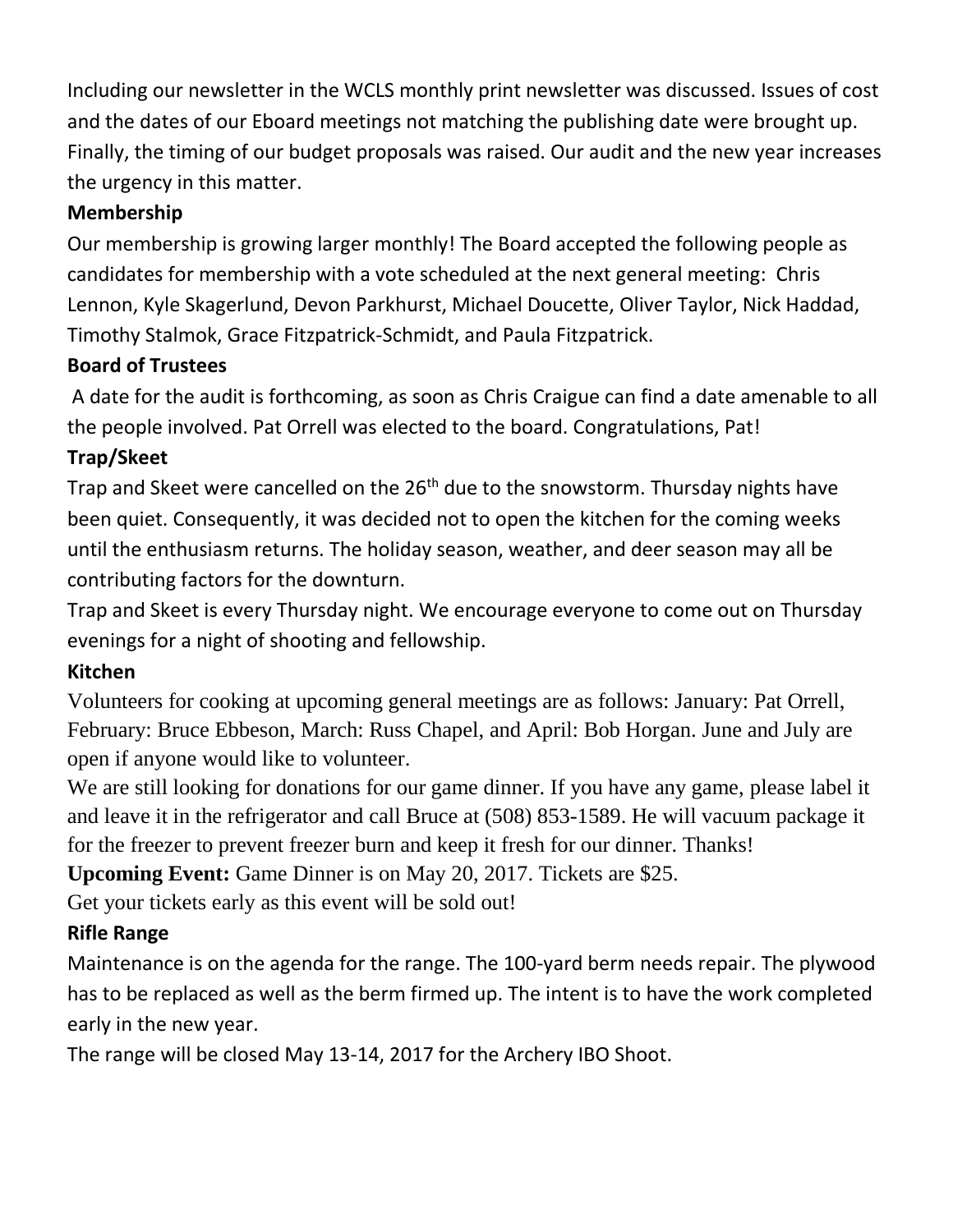#### **House**

Many thanks to Ralph Cochran for getting our inspections completed. There were some minor details that had to be corrected or upgraded. Everything went well and the Club is set for another year.

#### **Executive Board**

This month's meeting adjourned at 8:53 PM. Much discussion and decision-making on a variety of issues. We aim for the newsletter to convey the highlights.

E Board meetings are held at 7 PM the last Tuesday of the month. Members are welcome if you'd like to come and observe our club's operation. Our membership can be very proud of the board and the time and effort that is made by everyone to keep our club running smoothly.

## **Special Committee (Scholarship)**

Conservation Camp candidates were brought up. They are two girls, Tom Dowd's daughters. We are accepting applications starting January 1<sup>st</sup>. Camp is August 6-18, 2017.

# **Fund Raising (30 in 30)**

Following last year's successful 30 Guns in 30 Days Raffle, the idea to repeat the drawing was floated. Some at the EBoard meeting felt that they could have sold more tickets if we didn't refer to it as "30 **GUNS** in 30 days." Others felt that the idea of giving away the guns **WAS** a big selling point for them. There was some discussion and the topic was tabled for another time.

## **Grounds**

Please remember that we always can use plenty of volunteers for shoveling and snow blowing. Many hands make light work!

## **Finance**

The market fluctuates as we all know. Smart investors stay the course.

#### **Bar**

No report

#### **Birds**

## No report

A spring clean-up work party is in the future. The hunting area is shaping up into very good bird cover. There is however, a lot of timber lying on the ground that needs to be picked up and piled. Keep this party in mind for volunteer hours. This would also be the area affected by the Mass Wildlife grant if that comes through.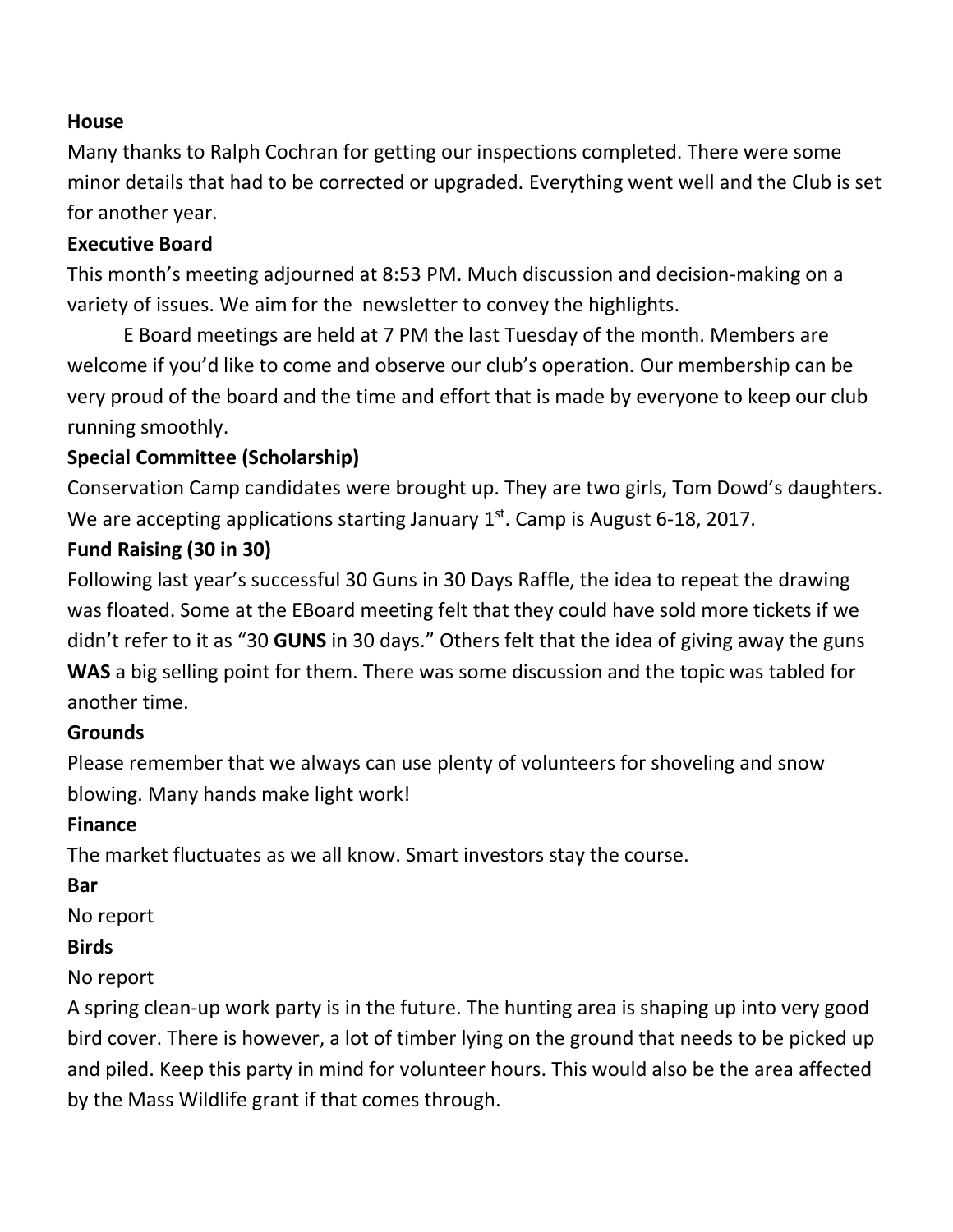#### **Revenue**

No report

## **Archery**

**Archery Lessons** will continue for another 6 week session every Saturday, starting January 7<sup>th</sup>. All lessons are taught by an USA Archery certified coach. They are 1 hour sessions at 9am or 10am. Ages 9-adult. Space is limited so if you are interested email Tina Gianos: [tgianos@comcast.net](mailto:tgianos@comcast.net) ---to reserve a spot. Fee is \$60 for Nimrod members and \$90 for nonmembers. We also have Open League Night, every Friday at 7pm. This is open to all for a \$10 fee. (Group snacks are always welcome. Thanks!)

**Upcoming Event:** Nimrod will host the IBO Shoot on May 13 & 14, 2017. The Rifle Range will be closed that weekend.

## **Worcester County League of Sportsmen**

The League is preparing for Kid's Day at NORCO on Saturday, March 4, 2017. They are seeking volunteers for the Boxboro Outdoor Exhibition, particularly in archery. They are also in the early stages of planning a Youth Trap Event. The thought is to have events held at different area clubs, perhaps an event in the north, one club from the central, and one from the south. The shooters would then meet in finals to be held at NIMROD sometime in July or August. We will need volunteers for the championship. WCLS will provide 12 and 20 gauge ammunition.

Our Kid's Day at NIMROD is February 19, 2017. We should be able to run that event on a \$300 budget for food and other miscellaneous expenses. The bird houses, walking sticks, and archery equipment are being readied for the day.

This next item could have been placed under the Rifle Range.

# **The Nimrod League of Holden and Gun Owners' Action League present a women's only instructional shooting clinic.**

**When?** April 29, 2017 8:30am to 5:30pm **Where?** The Nimrod League of Holden 168 Coal Kiln Rd Princeton, MA 01541

[www.nimrodleague.org](http://www.nimrodleague.org/)

Ladies, if you have ever thought about trying your hand at recreational shooting, here is your opportunity! Come and join us for a women's only instructional shooting clinic. You will receive hands on instruction in archery, shotgun, rifle, and pistol by the fun, friendly and